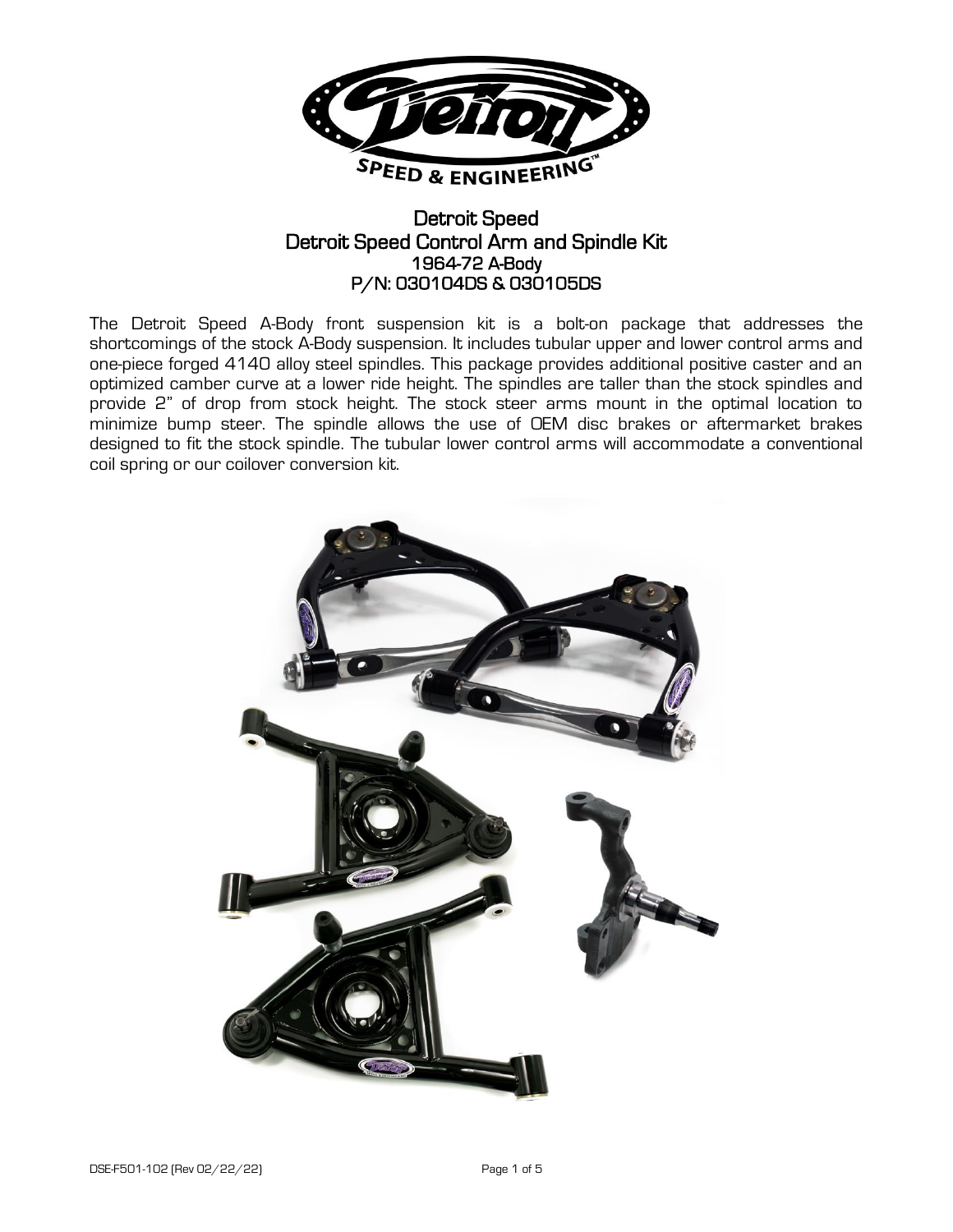| <b>Quantity</b>         | <b>Description</b>                                     |
|-------------------------|--------------------------------------------------------|
| 1                       | LH Upper Control Arm                                   |
| 1                       | RH Upper Control Arm                                   |
| 4                       | #1 Caster Adjusters [Installed in control arms]        |
| $\overline{4}$          | #2 Caster Adjusters                                    |
| 4                       | 7/16" - 14 Nyloc Nut                                   |
| $\overline{4}$          | 16" Stainless Steel AN Flat Washer<br>77               |
| 2                       | $1/2"$ - 20 Castle Nut (installed on ball joint)       |
| $\overline{1}$          | <b>LH Lower Control Arm</b>                            |
| $\overline{1}$          | <b>RH Lower Control Arm</b>                            |
| Ŋ                       | 9/16" - 18 Castle Nut (installed on ball joint)        |
| $\overline{c}$          | Detroit Speed Forged Spindle                           |
| $\overline{c}$          | 3/4"-20 Spindle Nut                                    |
| $\overline{c}$          | <b>Tabbed Washer</b>                                   |
| $\overline{4}$          | 7/16"-20 x 2 1/2" Countersunk Bolt [64-67 A-body]      |
| $\overline{4}$          | $1/2$ "-20 x 2 $1/2$ " Countersunk Bolt (68-72 A-body) |
| 4                       | 7/16" Torque Prevailing Nut [64-67 A-body]             |
| $\overline{4}$          | 1/2" Torque Prevailing Nut [68-72 A-body]              |
| $\overline{6}$          | Cotter Pin                                             |
| $\overline{c}$          | $1/2$ "-20 x 1 $1/2$ " Hex Head Bolt                   |
| $\overline{c}$          | 1/2"–20 Torque Prevailing Nut                          |
| $\overline{4}$          | 5/16"-18 x 1" Hex Head Bolt                            |
| 6                       | 5/16"-18 Nylock Nut                                    |
| $\overline{\mathbf{g}}$ | 5/16" SAE Flat Washer                                  |
| $\overline{c}$          | Polyurethane Rebound Bumpers                           |
| $\overline{c}$          | Jounce Bumper Pad                                      |
| 5                       | 5/16"-18 Countersunk Bolt                              |

| <b>Fastener Torque Specifications</b>       |                 |  |  |
|---------------------------------------------|-----------------|--|--|
| Application                                 | Torque (ft-lbs) |  |  |
| Upper Control Arm to Frame                  | 50              |  |  |
| Upper Ball Joint to Spindle                 | 50              |  |  |
| Lower Control Arm to Frame                  | 80              |  |  |
| Lower Ball Joint to Spindle                 | 80              |  |  |
| Upper Caliper Mounting Bracket              | 120             |  |  |
| Steer Arm to Spindle ['64 - '67 7/16" Bolt] | 55              |  |  |
| Steer Arm to Spindle ['68 - '72 1/2" Bolt]  | 85              |  |  |
| Lower Shock Mounting Bolts                  | 25              |  |  |

NOTE: The ball joints are shipped without grease and must be lubed with a quality chassis grease before use.

- 1. Chock the rear wheels and loosen the front lug nuts. Raise the front of the vehicle and support the front of the vehicle with jack stands under the frame. Remove the front wheels.
- 2. Remove the brake caliper and rotor from the stock spindle. Remove the steer arm from the stock spindle. Do not discard the steer arm as it will be installed on the new spindle in a later step.
- 3. Remove the sway bar end links from the control arms if equipped. Remove the front shock absorbers.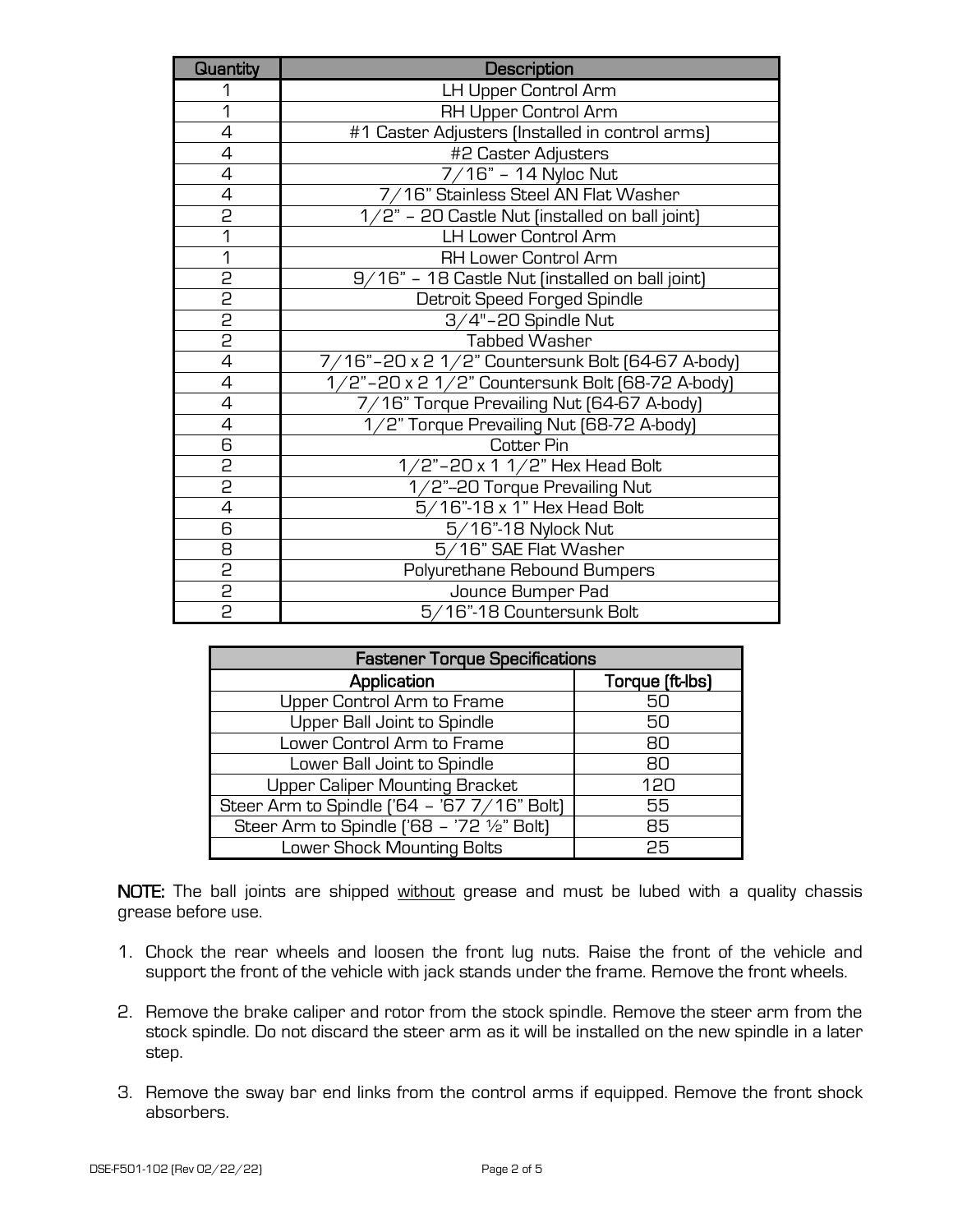- 4. Support the lower control arm with a jack and remove the nut from the lower ball joint. CAUTION: The coil springs are under tension. The proper spring compressor must be used. Use a ball joint removal tool to separate the lower ball joint from the spindle. Loosen and remove the control arm mounting bolts and remove the lower control arm from the vehicle.
- 5. Remove the nut from the upper ball joint and separate the upper ball joint from the spindle using the appropriate ball joint removal tool. Loosen and remove the 7/16" nuts from the upper control arm cross shaft and remove the upper control arm from the vehicle. Keep the alignment shims so they can be reinstalled in their original positions.
- 6. Remove the rebound stops from the framerails, and install the new polyurethane rebound stops. Install the new rebound stop into the framerail by twisting it into the hole in the frame. Soapy water applied to the bottom of the rebound stop may aid in installation. NOTE: For 1964-67 A-Body applications proceed to Step 8.
- 7. For 1968-72 A-Body applications, Install the jounce bumper pad on the frame as shown in Figure 1 below. Position the pad on the frame so the jounce bumper will make direct, square contact with the pad. Mark the frame for the bolt location to mount the pad to the frame and drill through the frame for the 5/16"-18 countersunk bolt. Use the 5/16"-18 Nylock nut to attach the pad to the frame, no washer is required. Repeat this procedure on the other side of the vehicle.



Jounce **Bumper** Pad

Figure 1 – Jounce Bumper Pad

8. Install the new upper control arms using the factory  $7/16$ " bolts and the supplied  $7/16$ " stainless steel AN flat washers and  $7/16$ "-14 Nylock nuts. It may be necessary to remove the bolts from the frame to allow removal. Reinstall the alignment shims removed earlier in their original locations. Torque the nuts to 50 ft-lbs. Figure 2 shows the correct orientation for driver and passenger side.

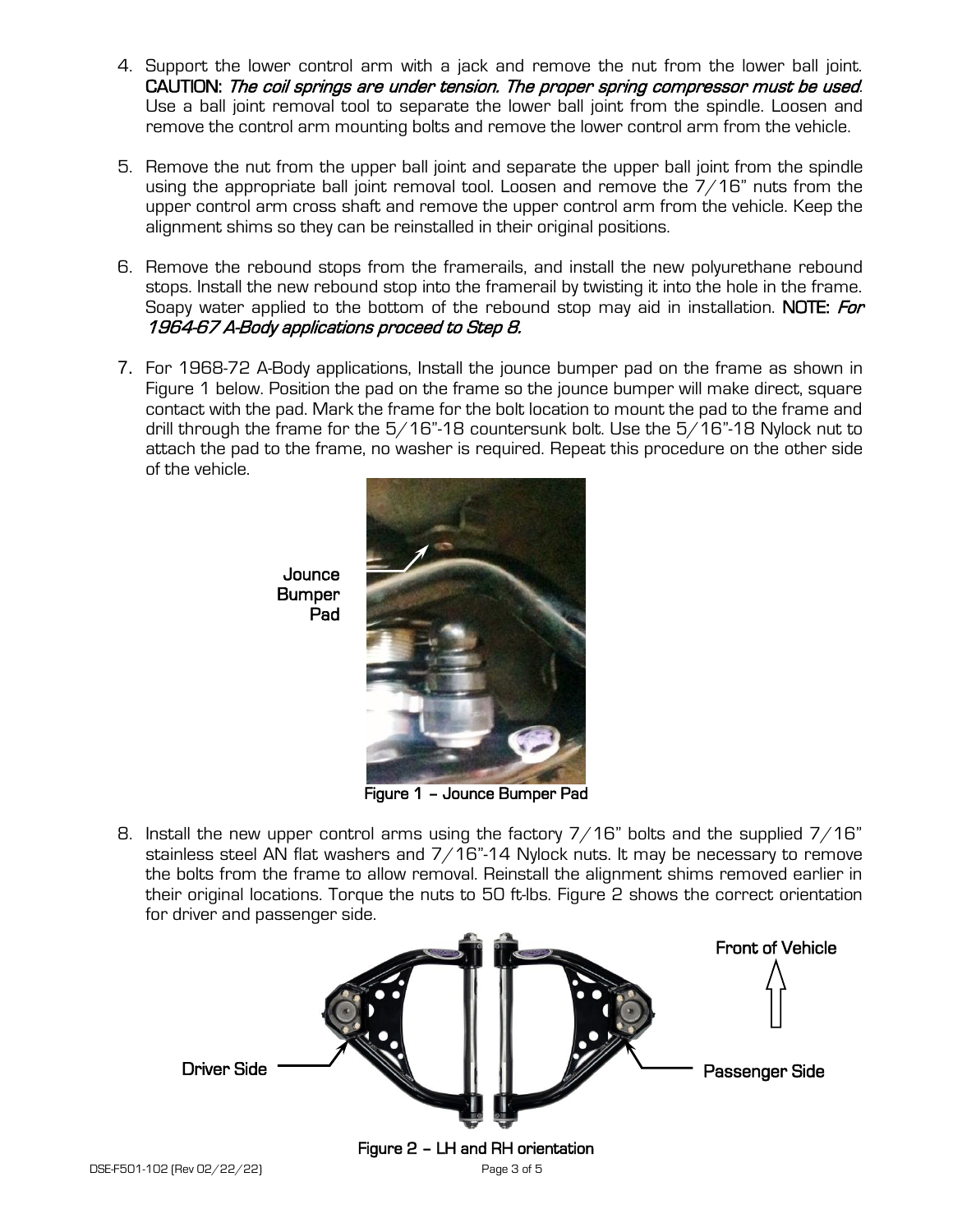- 9. Install the Detroit Speed spindle onto the upper ball joint stud using the supplied 1/2"-20 castle nut. Torque the nut to 50 ft-lbs and install the cotter pin. If necessary, tighten further to insert the cotter pin. Make sure to bend the cotter pin after sliding it through the ball joint to insure it does not slide out of the ball joint.
- 10.Attach the new lower control arm to the frame using the factory hardware. Torque the bolts between the control arms and the frame to 80 ft-lbs.
- 11. Install the coil spring. NOTE: Use the appropriate spring compressor to install the coil springs. If installing a coil over conversion, refer to the appropriate instructions regarding the coil over conversion at this time.
- 12.Insert the lower ball joint stud into the spindle and install the supplied 9/16"-18 castle nut. Torque the nut to 80 ft-lbs and install the cotter pin. If necessary, tighten further to insert the cotter pin. Again, make sure to bend the cotter pin after sliding it through the ball joint to insure it does not slide out of the ball joint. Remove the spring compressor.
- 13.Attach the sway bar end links to the lower control arms. Install the front shocks using the provided 5/16"-18 x 1" L Hex Head Bolts along with the 5/16"-18 Nylock nuts and washers. Torque to 25 ft-lbs.
- 14.Lube the upper and lower ball joints using a quality chassis grease.
- 15.Attach the original steer arms to the new spindles using the supplied countersunk cap screws and locknuts. When attaching the steer arm to the spindle, verify that the steer arm is level and in contact at both mounting points. Due to variation in the factory steer arms, clearancing for the steer arms may be necessary. On the '64-'67 models, torque the 7/16" bolts to 55 ft-lbs and on the '68-'72 models, torque the 1/2" bolts to 85 ft-lbs.
- 16.Install the brakes. Stock brakes can be used, or an aftermarket brake kit can be used. If using stock brakes, the brake caliper brackets must be notched below the lower mounting hole to clear the new spindles. Refer to Figure 3. Use the original upper caliper bracket mounting bolts and the provided  $1/2$ "-20 x 1-1/2" bolts and locknuts in the lower mounting holes. Torque the upper caliper bracket mounting bolts to 120 ft-lbs and the lower bolts to 85 ft-lbs. Use the provided new spindle tabbed washers, nuts and cotter pins when installing the rotors.



Figure 3 – Notching Stock Caliper Bracket